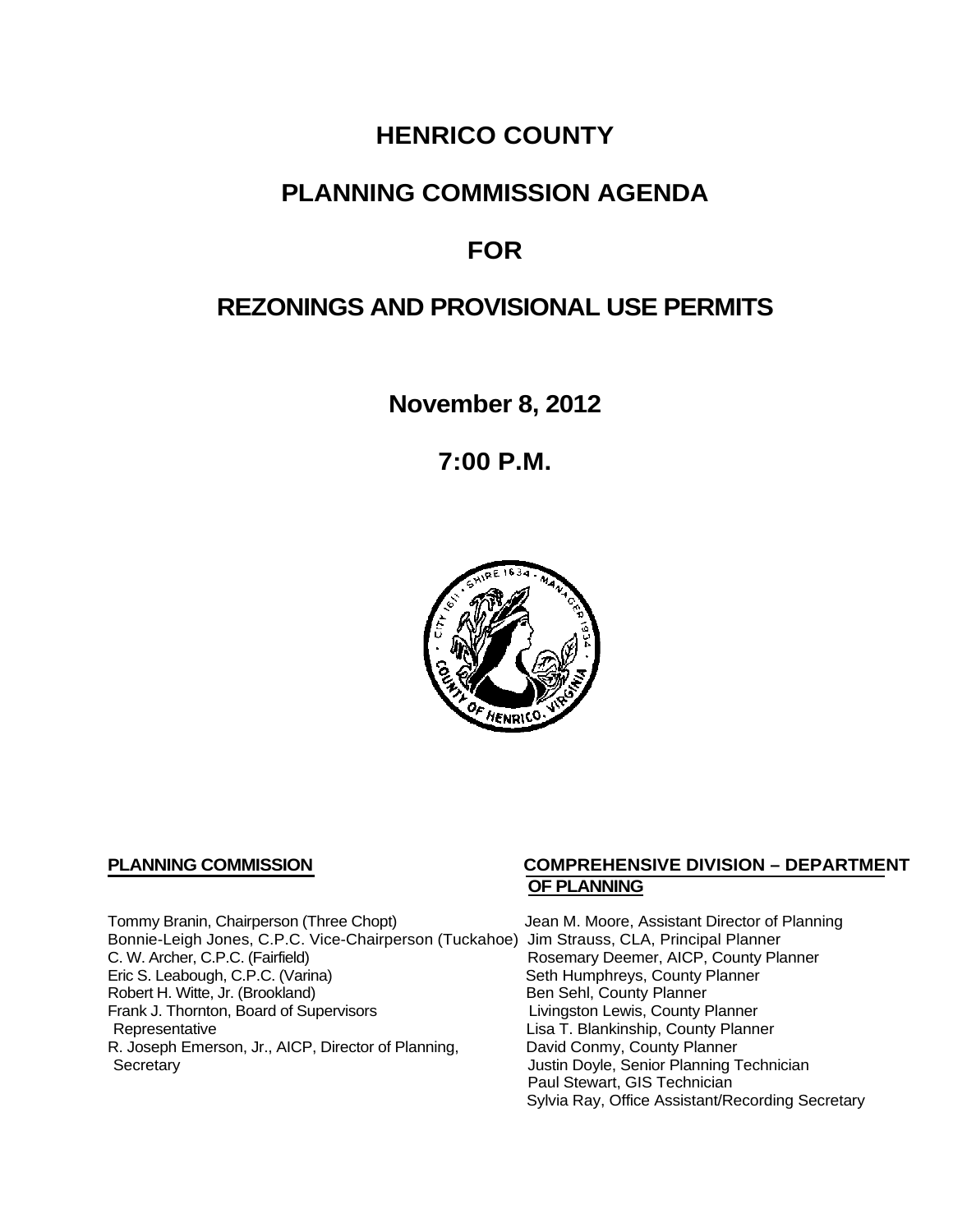### **PLANNING COMMISSION REZONING MEETING FINAL AGENDA NOVEMBER 8, 2012**

#### **BEGINNING AT 5:00 P.M.**

**5:00 P.M. Dinner and Work Session:** County Manager's Conference Room to discuss Section 2-18 Points of Access … from Public Works' Design Manual and to discuss an Urban Mixed Use application for portions of Innsbrook by Highwoods Properties (C-13C-11 and P-10-11).

**BEGINNING AT 7:00 P.M.**

**WELCOME:**

**PLEDGE OF ALLEGIANCE:**

**RECOGNITION OF NEWS MEDIA:**

**CALL TO ORDER:**

**REQUESTS FOR WITHDRAWALS AND DEFERRALS: (1); (1)**

**REQUESTS FOR EXPEDITED ITEMS: (0)**

**CASES TO BE HEARD: (4)**

**BROOKLAND:** None.

## **VARINA:**

**C-26C-12 Ralph L. Axselle, Jr./Jennifer Mullen for Capital Region Airport Commission:** Request to conditionally rezone from A-1 Agricultural District to M-2C General Industrial District (Conditional) part of Parcel 824-712-5473 containing approximately 134.02 acres located at the southern terminus of Raines Avenue and on the west line of Wilson Way at the western terminus of Hunstsman Road approximately 1,200 feet south of Williamsburg Road (U.S. Route 60). The applicant proposes a continuation of airport related uses. The uses will be controlled by zoning ordinance regulations and proffered conditions. The 2026 Comprehensive Plan recommends Government and Environmental Protection Area. The site is in the Airport Safety Overlay District. **Staff – Ben Sehl Recommended for Approval**

**November 9, 2012**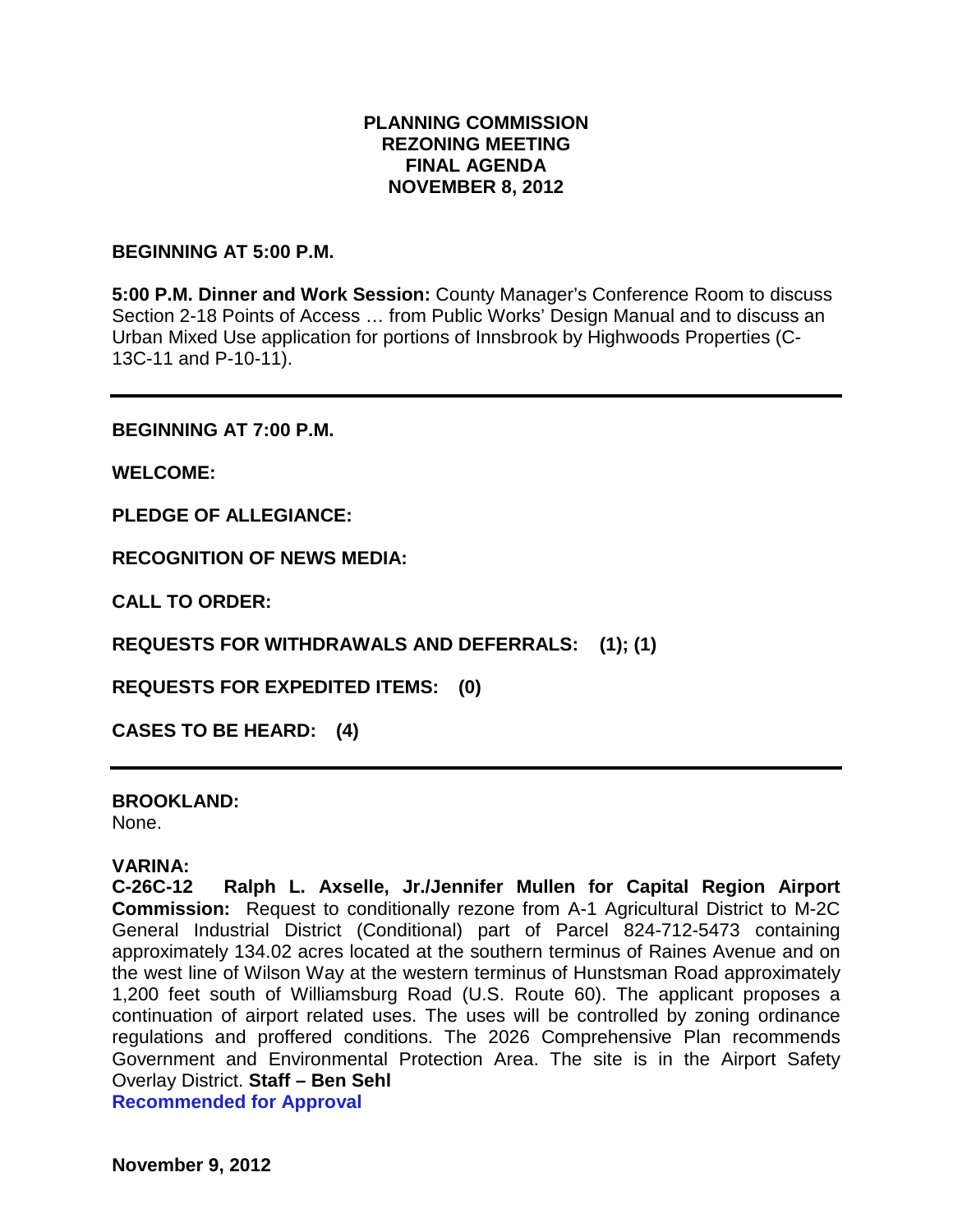### **FAIRFIELD:**

### *(Deferred from the June 14, 2012 Meeting)*

**C-15C-12 William Burfield:** Request to amend proffered conditions accepted with Rezoning Case C-87C-97 on Parcel 774-758-0179 located on the south line of Hungary Road approximately 130 feet west of its intersection with Woodman Road. The applicant proposes to amend the proffer related to uses to allow gun shop, sales, and repair. The existing zoning is B-2C Business District (Conditional). The 2026 Comprehensive Plan recommends Commercial Concentration. The site is in the Enterprise Zone. **Staff – Livingston Lewis (Deferral Requested to the January 10, 2013 Meeting) Withdrawn by Applicant Withdrawn**

*(Deferred from the September 13, 2012 Meeting)* **C-17C-12 Jennifer D. Mullen for Weatherfield Farms, LLC:** Request to conditionally rezone from R-3C One-Family Residence District (Conditional) to R-5AC General Residence District (Conditional) part of Parcel 811-732-3013 containing 31.02 acres located on the north line of Creighton Road at its intersection with Carolee Drive and from R-3C One-Family Residence District (Conditional) to C-1 Conservation District part of Parcel 811-732-3013 containing 21.22 acres located approximately 1,500' north of Creighton Road at its intersection with Carolee Drive. The applicant proposes no more than 81 residential lots and a conservation district. The R-5A District allows a maximum density of 6.0 units per acre. The uses will be controlled by zoning ordinance regulations and proffered conditions. The 2026 Comprehensive Plan recommends Suburban Residential 2, density should not exceed 3.4 units per acre, and Environmental Protection Area. **Staff – Lisa Blankinship (Deferral Requested to the January 10, 2013 Meeting)**

**Deferred to the January 10, 2013 Meeting**

#### **THREE CHOPT:**

#### *(Deferred from the October 11 2012 Meeting)*

**C-13C-11 James W. Theobald for Highwoods Properties:** Request to conditionally rezone from UMUC Urban Mixed Use District (Conditional), O-2C Office District (Conditional), and A-1 Agricultural District to UMUC Urban Mixed Use District (Conditional) Parcels 749-765-7952, 750-765-0494, 750-765-4697, 750-766-3162, and 750-767-3526 containing 39.46 acres located at the southwest intersection of Cox Road and Sadler Place and the northeast intersection of Sadler Place and Sadler Road. The applicant proposes an urban mixed use development with up to 2,324,000 square feet of commercial, office, and residential uses. The uses will be controlled by zoning ordinance regulations and proffered conditions. The 2026 Comprehensive Plan recommends Urban Mixed-Use and Environmental Protection Area and the site is located in the Innsbrook Study Area. **Staff – Ben Sehl Recommended for Approval**

#### *(Deferred from the October 11 2012 Meeting)*

**P-10-11 James W. Theobald for Highwoods Properties:** Request for Provisional Use Permits under Sections 24-32.1(a), 24-32.1(e), 24-32.1(f), 24-32.1(g),